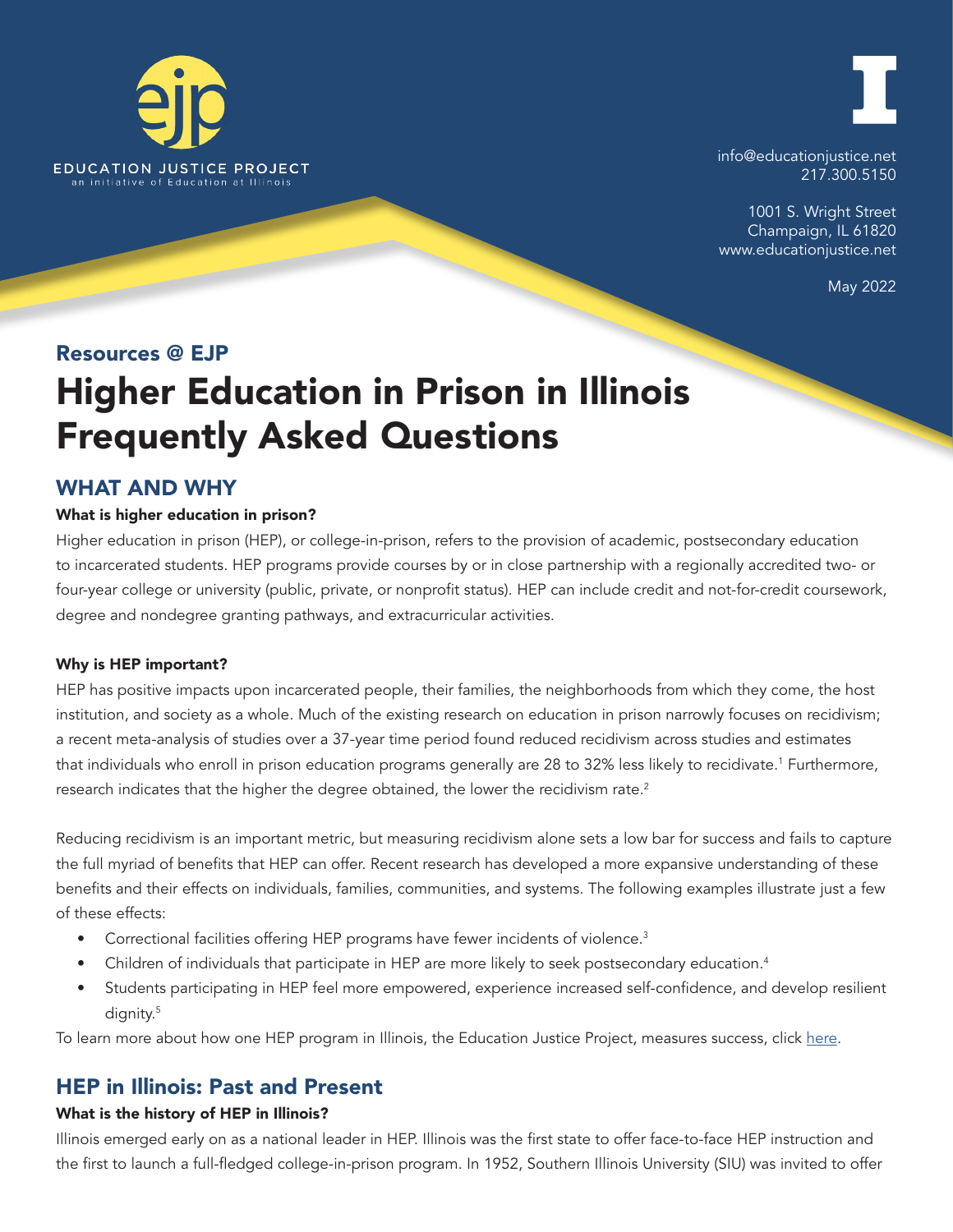courses at Menard Correctional Center. SIU taught non-credit bearing courses for the first four years before introducing for-credit coursework in 1956 and a full-time, degree-granting college-in-prison program in 1962.

This successful partnership inspired a golden age of HEP in Illinois, characterized by new partnerships and increased energy applied to expanding existing programs. By 1992, every prison in the state of Illinois had 2-year college degree programs available, and 13 out of 24 adult facilities had 4-year college degree programs.

Unfortunately, the implementation of restrictions on state funding in 1989 and Federal Pell Grants in 1994 caused severe financial cuts to HEP programs and decreases in student enrollment that decimated what existed in IL. By the early 2000s, HEP programs collapsed and only began to reemerge in recent years. To read a more detailed account, click [here](https://www.bpichicago.org/wp-content/uploads/2022/03/BPI-2022-HEP-Report_F_REV-3.pdf).

# Which Illinois colleges and universities currently offer HEP?

There are 13 HEP programs in Illinois. Twelve are provided by colleges and universities and one is provided by a nonprofit organization, the Prison + Neighborhood Arts/Education Project, and involves faculty from several institutions of higher education. The 12 Illinois colleges and universities offering HEP programs are-

- **Adler University**
- Augustana College
- Benedictine University
- Danville Area Community College
- DePaul University
- **Eastern Illinois University**
- Kaskaskia College
- Milliken University
- North Park University
- Northeastern Illinois University
- Northwestern University
- University of Illinois Urbana-Champaign

# How is HEP similar to or different from the education that students receive in a university setting?

In general, HEP programs strive to provide coursework equivalent to that offered to students on campus. Incarcerated students receive the same rigorous instruction and are held to the same curricular requirements as non-incarcerated students.

There are, however, some realities of the prison environment that require modifications. For example, incarcerated students often lack access to computers and program delivery may differ slightly from other academic settings to account for this.

# **Offerings**

# What coursework is offered?

HEP programs offer a vast array of curricular offerings and support to students. Eight HEP programs offer degreegranting pathways; four of them confer bachelor's degrees, three confer associate degrees, and one confers a master's degree. Eleven HEP programs offer for-credit coursework in multiple academic disciplines, including art, applied psychology, Christian ministry, communications, creative writing, engineering, and much more. Two HEP programs offer non-credit courses in subjects ranging from printmaking and poetry to criminology and women's studies. In addition to coursework, HEP programs in Illinois have developed in unique ways to provide various forms of additional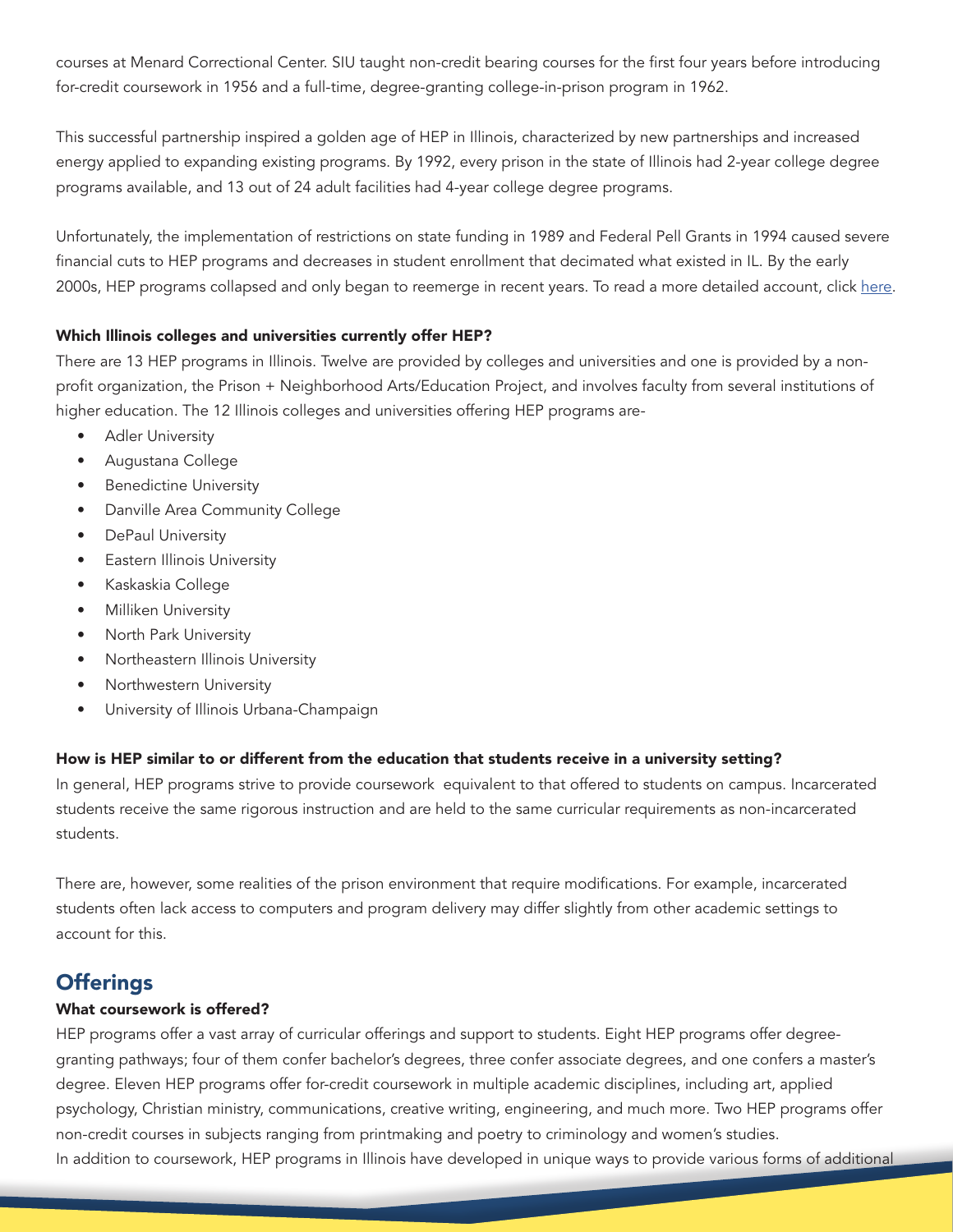learning opportunities, academic support, and reentry resources to their students. These extracurriculars and support services provide students with a well-rounded, supportive higher education experience that allows them to succeed in their studies and beyond.

#### How are courses delivered?

There are three primary models for HEP program delivery: in-person, online, and through print correspondence. The vast majority of HEP programs in Illinois offer in-person instruction and recognize it as a crucial component of quality HEP. In recent years, as a result of the coronavirus pandemic, several HEP programs had to convert their courses to distance learning. This was a good short-term solution, but research demonstrates that shifting to these models permanently would threaten the benefits that HEP provides. To learn more about the importance of in-person instruction, click [here.](https://educationjustice.net/wp-content/uploads/2021/02/Resources@EJP-In-Person-Education.pdf)

# **Accessibility**

#### Where are HEP programs available in Illinois?

HEP is offered in 8 of the 28 Illinois correctional centers: Big Muddy River, Centralia, Danville, Decatur, East Moline, Logan, Sheridan, and Stateville. Over 60% of Illinois' HEP programs (8 of 13) are concentrated in three of the state's 28 facilities.

Historically, HEP programs in Illinois have developed out of partnerships between specific colleges or universities and the nearest correctional center. As a result, programs are concentrated in correctional centers near the state's most populous cities, where there is also a concentration of higher education institutions. A coordinated effort is needed to encourage and support higher education institutions near facilities without HEP offerings to implement new programs. Given that there are well over 100 colleges and universities throughout Illinois, the opportunities are immense.

#### Who can access HEP in Illinois?

This varies by facility and program. Where HEP programs are offered, enrollment is limited by varying factors, including physical space, program design, faculty capacity, and IDOC restrictions on participation. Enrollment varies by program and ranges from 10 to 105, with an average of 40 seats per program. Total enrollment in 2021 was less than 500 students. At present, there are 27,897 people incarcerated in Illinois correctional centers. This means that HEP is available to less than 2% of people incarcerated in Illinois.

#### Do HEP programs have admission requirements?

Yes. Admission requirements vary by program. Most programs require a high school diploma or GED. Some programs require credit hours. For example, the Education Justice Project requires 40 credit hours of lower-division academic work.

# Costs and Funding

#### What are the costs associated with offering HEP programs?

The correctional center bears the cost of hosting programs in their buildings, primarily costs related to space, utilities, and staffing. Program costs are borne by the university or program provider. Those costs may include staff salaries, instructional materials and supports, and travel reimbursements for instructors and volunteers. These costs vary significantly based on a given HEP program's size and offerings. In Illinois, program operating budgets range from less than \$10,000 to greater than \$500,000.

#### Do students pay tuition or other fees?

All 13 HEP programs in Illinois are offered at no cost to students.